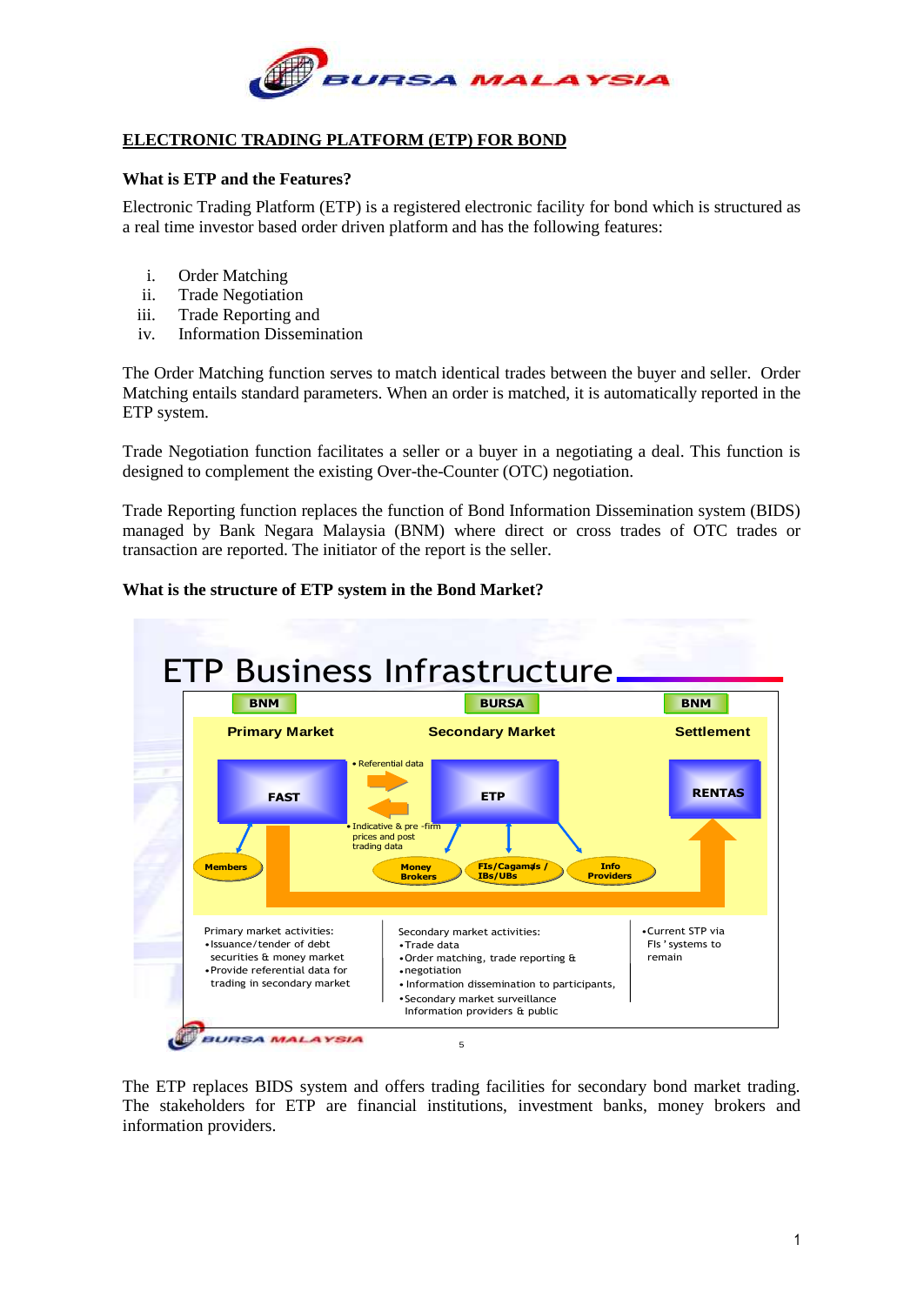

## **Generic FAQs on Electronic Trading Platform (ETP)**

## **1. What are the requirements for an applicant to become an ETP member?**

Firstly, the potential member must fulfill the eligibility criteria in Chapter 3 of the Rules on Bursa Malaysia Bonds Sdn. Bhd. Once that is fulfilled, an application form for membership must be completed and submitted to our Participants Affairs Department for Bursa to process accordingly.

## **2. How many types of participantship on ETP?**

There are three category of participantship on ETP:

- i. Trading Participant Member (TPM) who can trade on their own or on behalf of their customers on ETP.
- ii. Executing Participant Member (EPM) who can trade only on behalf of TPM. Only Money brokers can be EPM.
- iii. General Participant Member (GPM) who can only view and where permitted make announcement on ETP.

## **3. What types of instruments are traded on the ETP?**

Instruments traded on the Malaysian Bond Markets comprise Conventional and Islamic papers which includes:

- i. Government Securities (MTB, MITB, MGS, GII)
- ii. Bank Negara Papers (BNB, BNN)
- iii. Cagamas Papers (Caga notes, bonds, and Sanadat)
- iv. Corporate Bonds (BONDS, IBONDS)
- v. Commercial Papers (CP, CPN)
- vi. Islamic Medium Term Notes (IMTN)
- vii. Private Debt Securities
- viii. Asset Backed Securities
- ix. Any other SSTS instruments specified from time to time by Bursa

## **4. What are the types of transactions on ETP?**

The trading transaction of bonds in the secondary market entails the following:

| Functions<br>Transactions              | Matching<br>Order | Negotiation | Trades<br>Reporting | Advertisement<br>Price |
|----------------------------------------|-------------------|-------------|---------------------|------------------------|
| Outright Buy/Sale                      |                   | V           | N                   |                        |
| When Issued                            | V                 | V           | <sup>1</sup>        |                        |
| Repo                                   | X                 | V           | N                   |                        |
| SBBA (Securities Buy Back Agreement)   | X                 | V           | N                   |                        |
| SBL (Securities Borrowing and Lending) | X                 | X           | N                   |                        |
| Re-allotment                           | X                 | X           | N                   | X                      |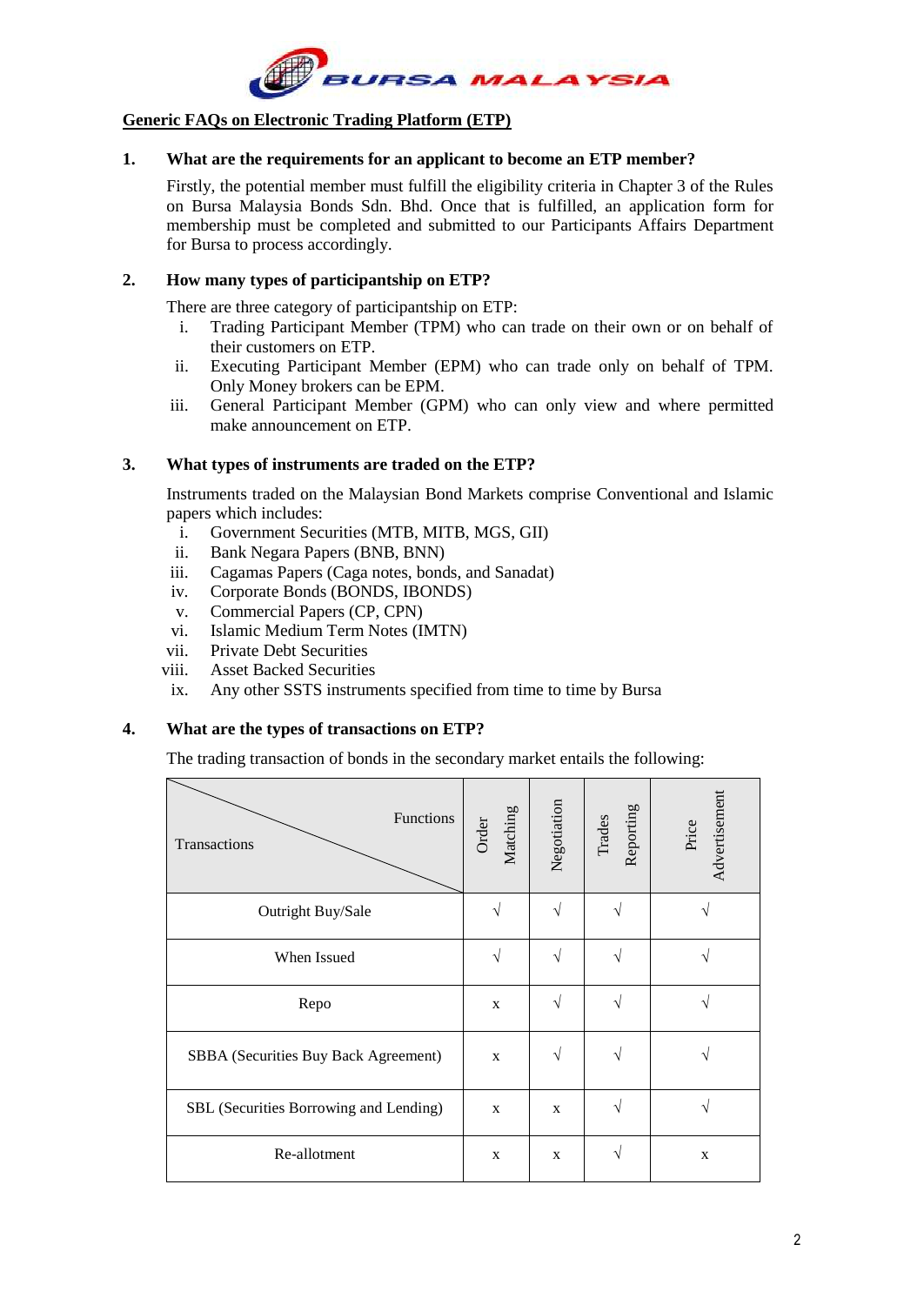## **5. What are transaction fees for trading on Bonds on ETP?**

The transaction fees are RM10 for every RM1 million nominal value of the trades for Order Matching and Negotiation.

The board lot for trading in Order Matching is RM5 million. There is no standard lot for Reporting and Negotiation of trades on ETP. The nominal amount must be traded in multiples of RM1,000 in Reporting and Negotiation of trades.

## **6. What are the trading day, operation hours and trading sessions on ETP?**

| <b>Sessions</b><br><b>Activities</b>                                                                                                                                                                    | <b>Morning Session</b> | <b>Afternoon Session</b> |  |
|---------------------------------------------------------------------------------------------------------------------------------------------------------------------------------------------------------|------------------------|--------------------------|--|
| <b>Order Matching</b>                                                                                                                                                                                   | 9:00~12:30             | $14:30 \sim 17:00$       |  |
| Negotiation                                                                                                                                                                                             | 9:00~12:30             | $14:30 \sim 17:00$       |  |
| Trades Reporting - Initiation                                                                                                                                                                           | $9:00 \sim 13:29$      | $13:30 - 17:45$          |  |
| Trades Reporting - Confirmation                                                                                                                                                                         | 9:00~12:30             | 14:30~18:00              |  |
| Trades Reporting by BNM                                                                                                                                                                                 | 9:00~20:00             |                          |  |
| Announcement                                                                                                                                                                                            | 9:00~12:30             | 14:30~17:00              |  |
| Advertisement                                                                                                                                                                                           | 9:00~12:30             | $14:30 \sim 17:00$       |  |
| Amendment<br><b>Input Client Information</b><br>Input RSS Information                                                                                                                                   | $9:00 \sim 18:00$      |                          |  |
| <b>Exceptional Handling</b><br>Quotes, Amount, Trade and<br>Value date amendment for the<br>historical trade reporting<br>transaction<br>Cancellation for the historical<br>trade reporting transaction |                        | $17:00 \sim 18:00$       |  |

## **7. What types of announcement that are supported by ETP?**

ETP support two types of announcement by ETP members:

- i. Special announcement this announcement are made by Bursa, BNM and SC
- ii. General announcement this announcement are made by all TPM, EPM or GPM, Bursa BNM and SC

All announcements on ETP are defaulted to expire after 30 days, after which, it will be purged out from the ETP system. Nonetheless, ETP members are allowed to vary the expiry date either more or less than 30 days.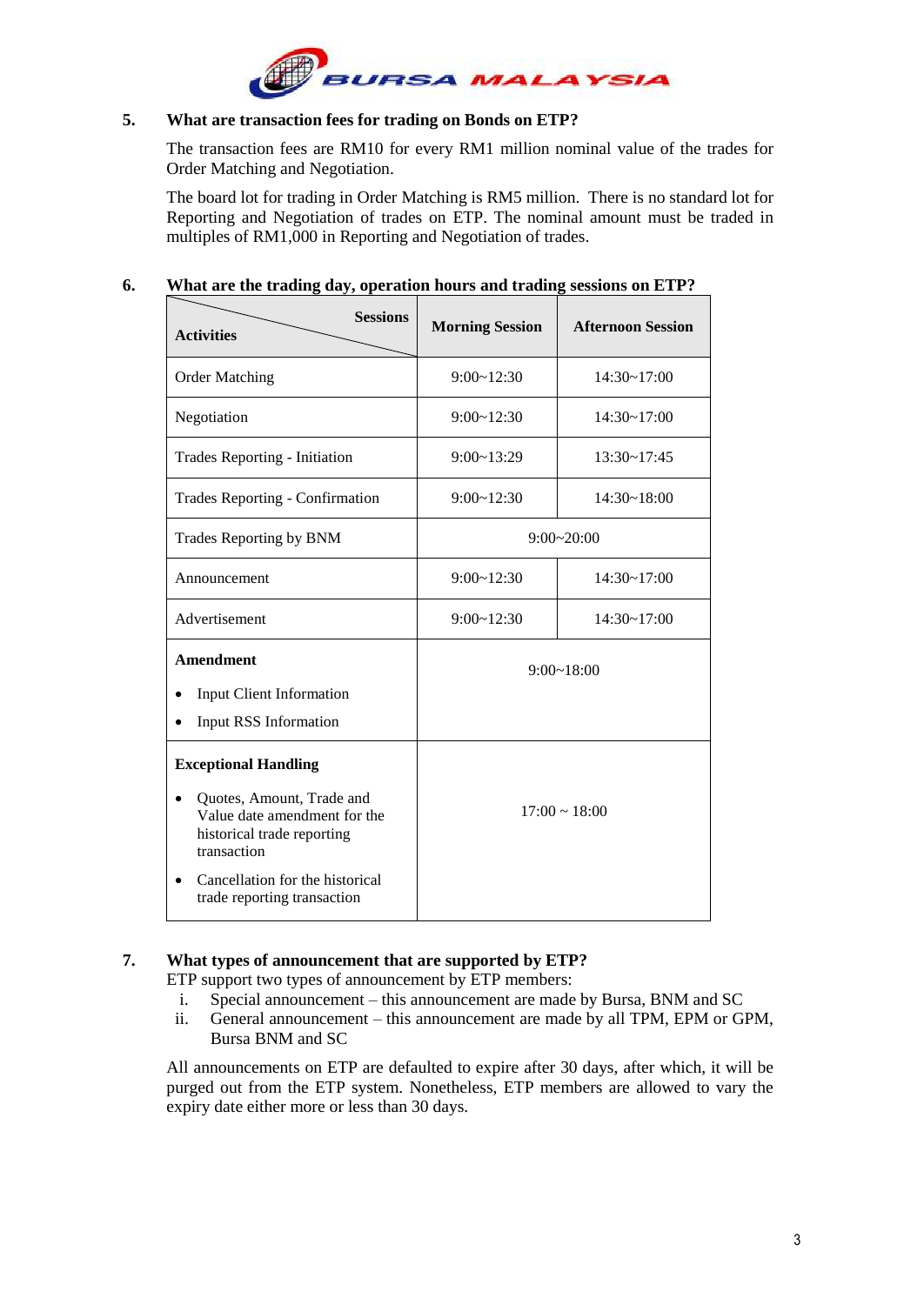

## **8. In what circumstances does Bursa Bonds ETP handle trades on behalf of ETP members?**

- (A) When ETP member encountered problem to access the system due to PC or network failure, Bursa Bonds will perform the following actions for the ETP members:
	- i. confirm the pending trade reporting transactions;
	- ii. report the trade transaction for the trade done on behalf of ETP members; and
	- iii. create general announcement.
- (B) ETP members are not allowed to initiate or confirm the trade transaction for the respective stock when it is suspended by BNM. Thus, Bursa Bonds ETP can perform the following on behalf of an ETP members:
	- i. confirm the pending trade reporting transaction; and
	- ii. report the trade transactions concluded in the OTC market prior to suspension of the stocks by BNM.
- (C) Member suspension

Bursa Bonds can make announcement on behalf of an ETP members when their memberships are suspended by Bursa Bonds after consultation with SC.

The applicable forms requesting Bursa Bonds to execute trades reporting on behalf of ETP members are available in the User Manuals for TPM, and EPM.

## **9. How is exceptional handling of trades done on ETP?**

When ETP members want to amend any historical on ETP, Bursa Bonds can execute exceptional handling on behalf of ETP members but only if the request for amendment is made within 1 month from the date of the report.

ETP members must submit the exceptional handling forms to Bursa Bonds for Bursa Bonds to execute the necessary amendments. This form is available in the User Manuals for TPM and EPM.

### **10. Can an ETP member inquire historical trades on ETP?**

Yes, ETP members are allowed to enquire historical trades and information on ETP up a period of one year.

### **11. Does ETP provides bond price indices on daily basis?**

Yes, ETP provides the bond prices indices for 3, 5 and 10 year bonds for both Conventional and Islamic on a daily basis.

## **12. In what circumstances will ETP members be allowed to cancel their trades?**

Cancellation are only allowed in the following circumstances:

- i. for When Issued trades when the stocks are not issued on FAST;
- ii. when there is a system malfunction that warrants a cancellation of trade; and
- iii. when both counterparties mutually agree to cancel the trades.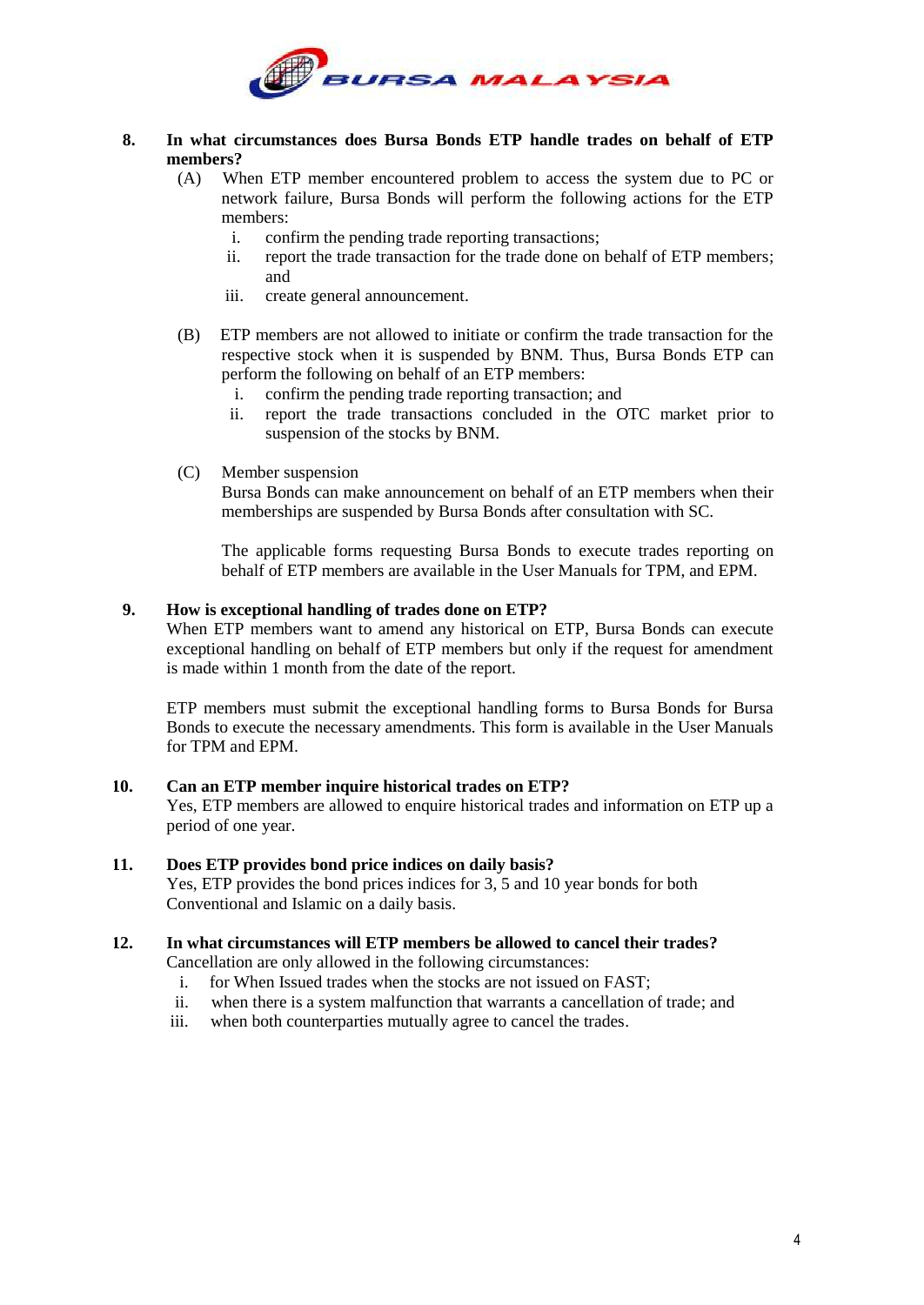

**13. Where do the ETP members obtain the Daily Trading information and MGS Benchmark yields provided by BNM?** The Daily Trading Information and Government Securities Yield are still maintained by BNM. This information will be made available via Bursa Bond website i.e. <http://www.bursamalaysia.com/market/securities/bonds/market-statistics/>

The link to BNM website are:

- i. Daily Trading Information; and [http://www.bnm.gov.my/index.php?ch=statistic&pg=statistic\\_bnchmkstk](http://www.bnm.gov.my/index.php?ch=statistic&pg=statistic_bnchmkstk)
- ii. Government Securities Yield. [http://www.bnm.gov.my/index.php?tpl=2014\\_govtsecuritiesyield](http://www.bnm.gov.my/index.php?tpl=2014_govtsecuritiesyield)

## **14. What is switching of trades means on ETP?**

Switching of trades happens where a TPM has exhausted its settlement limit with its counterparty, and vice versa. The affected TPM must arrange for other TPM to stand in as replacement counterparty as switcher. Switching of trades is only applicable in the order matching module as the counterparties are only known after the trades are matched on ETP. On switching of trades, please refer to Rule 506 in Chapter 5 of the Rules of Bursa Malaysia Bonds. The form for switching of trades is available in the User Manuals for TPM and EPM.

**Please refer to Attachment for the Process flow of the Switching of Trades for details.**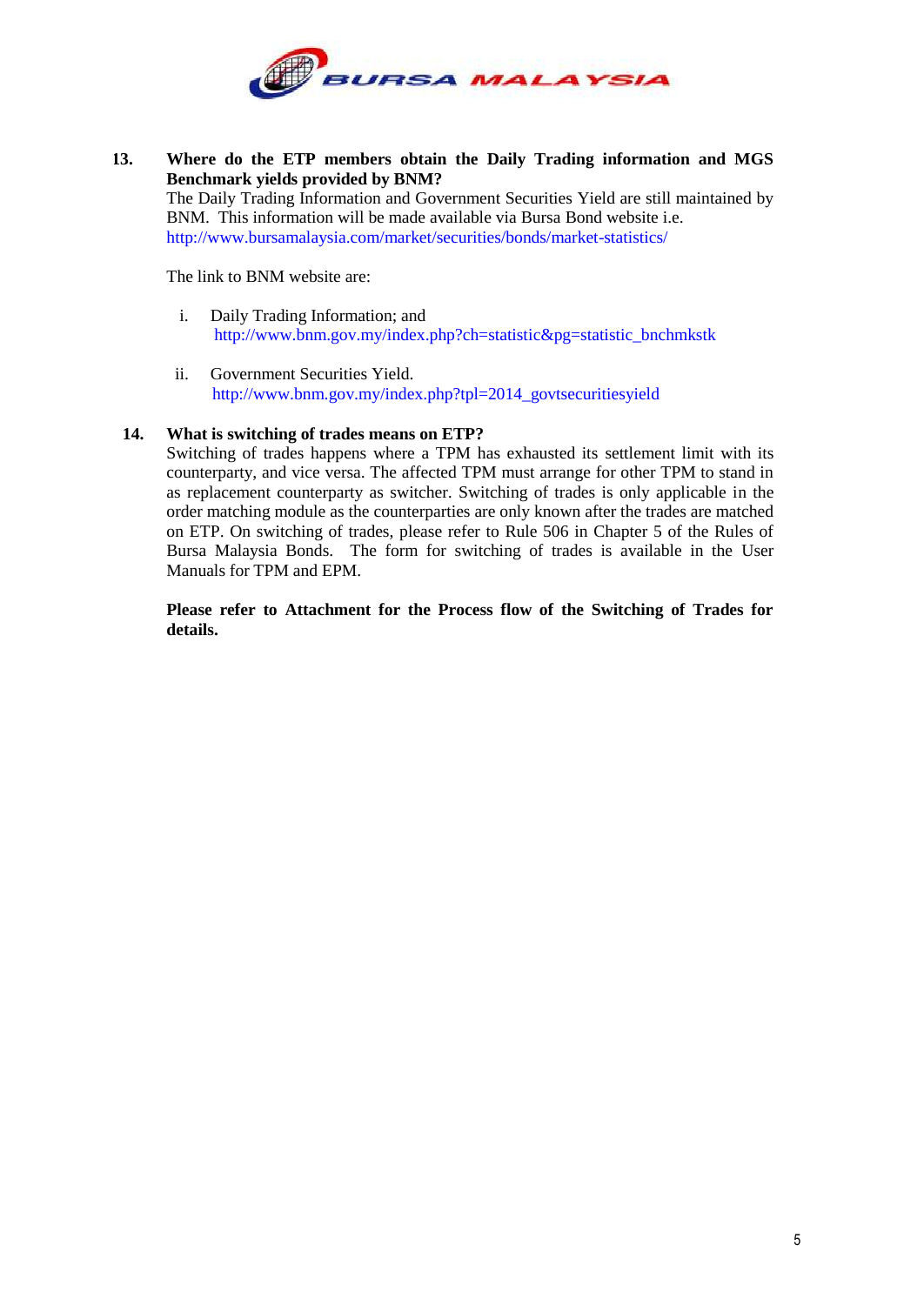

**Attachment**

# **Switching of Trades**



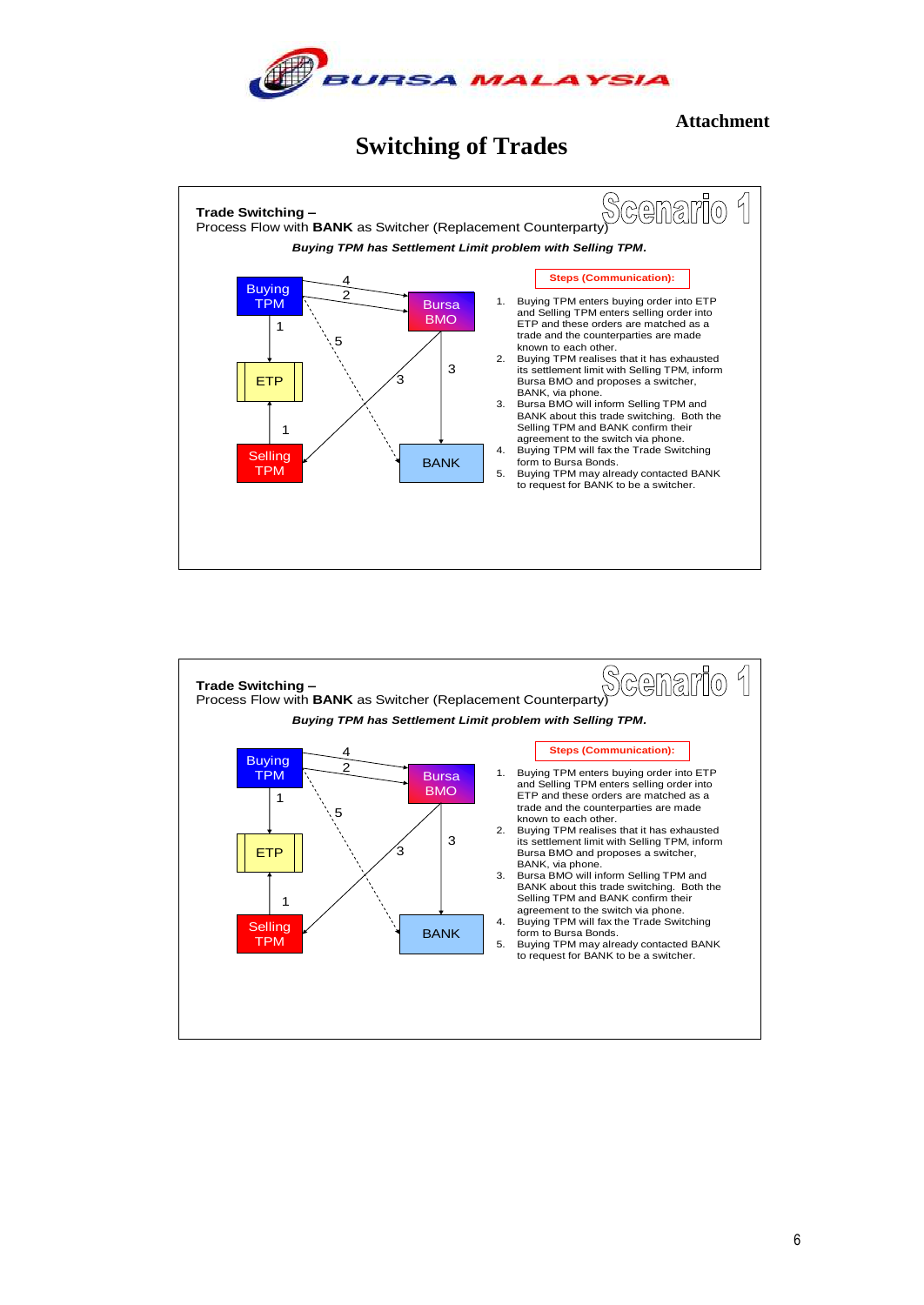



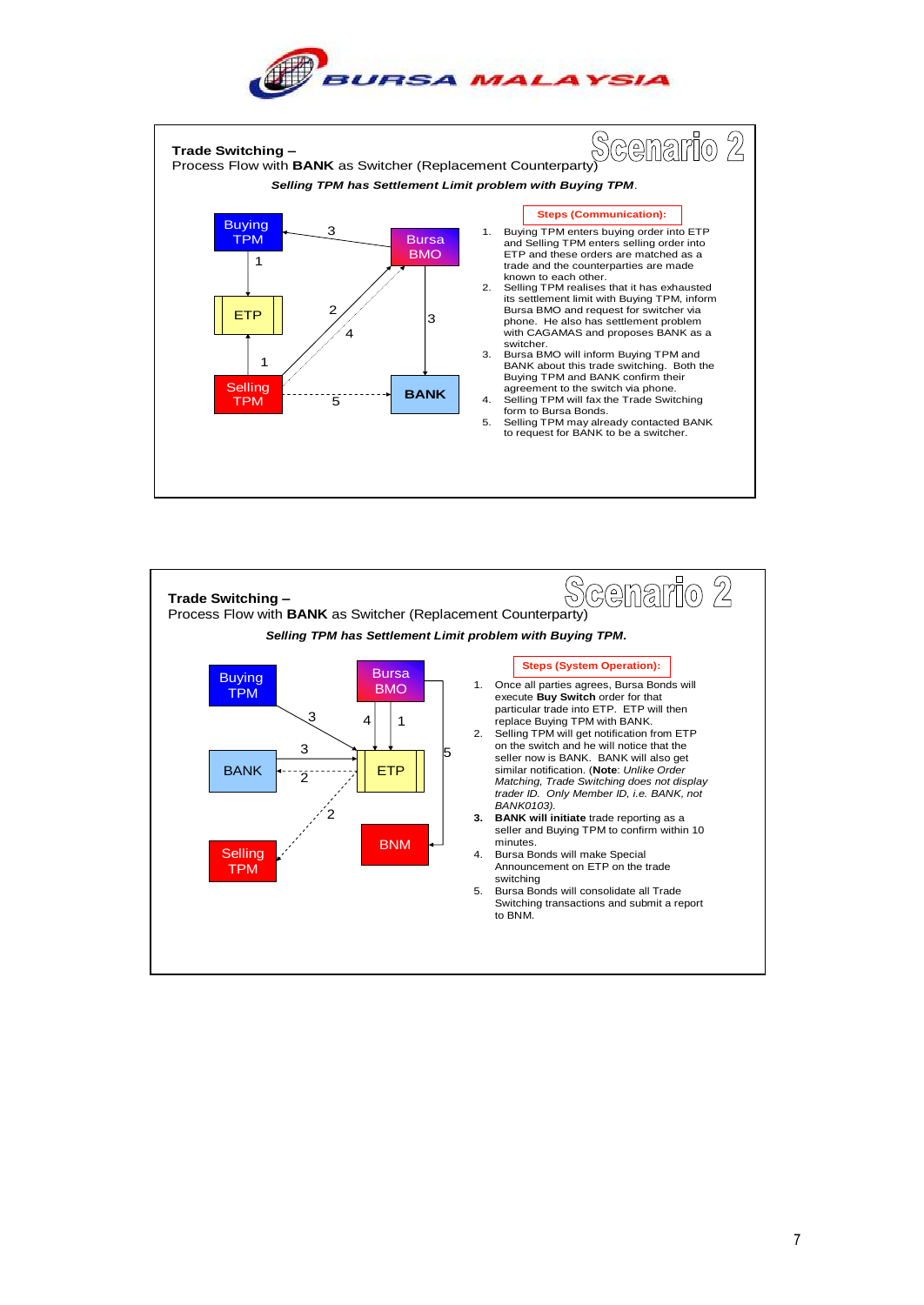

- **15. What is the legal relationship between parties when a contract is matched in ETP?**
	- i. 1<sup>st</sup> Scenario: Trade between 2 TPMs.

*Legal Relationship: The TPMs are both principals to the contract which has been formed as result of their matched orders.*



ii. 2<sup>nd</sup> Scenario: Trade entered by EPMs on behalf of TPMs.

*Legal Relationship: The respective EPMs act as agents of the TPMs when they enter the TPM's orders into the ETP. When orders are matched, a contract is formed between both TPMs and they are principals to the contract.*